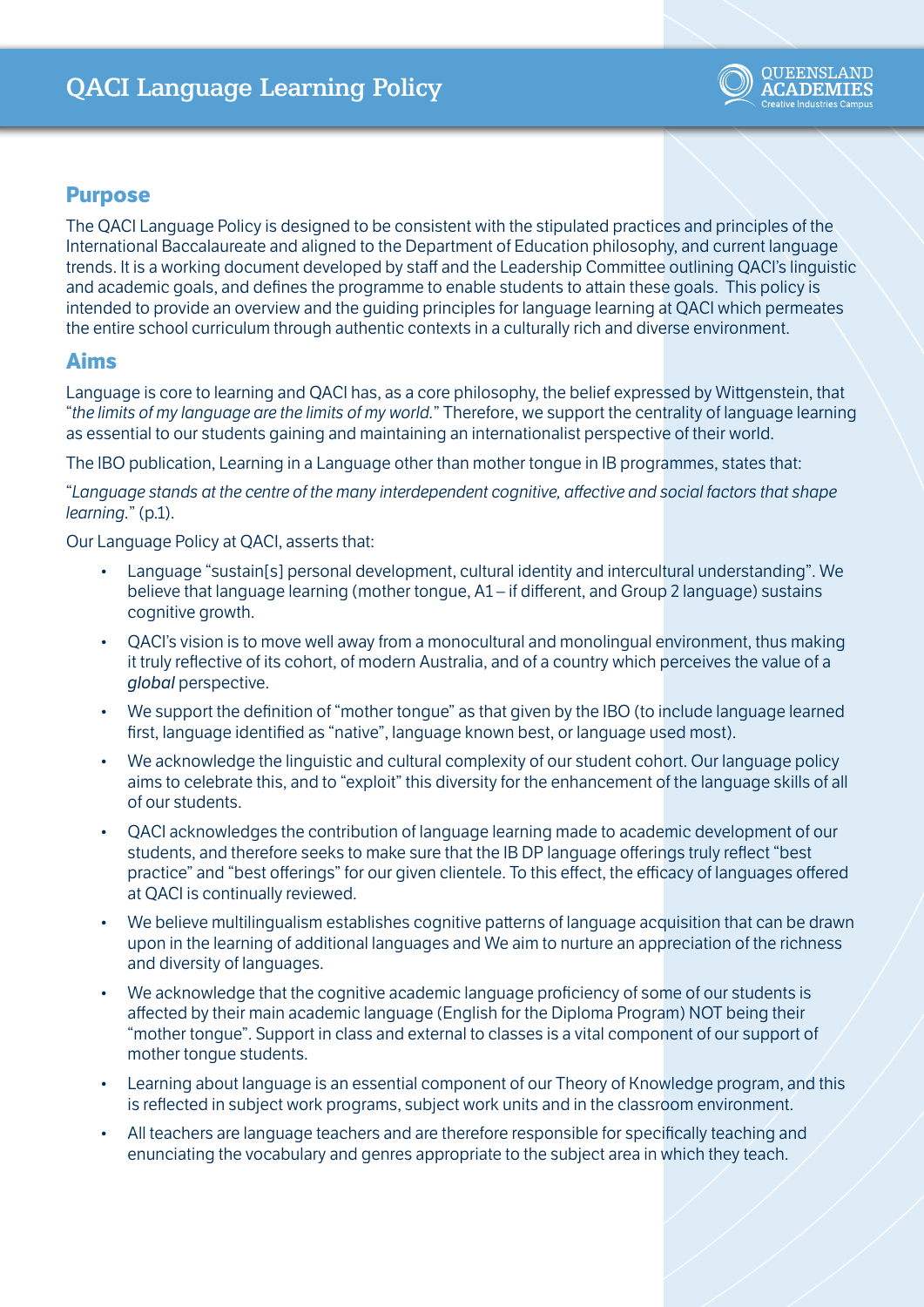## **Our language policy aspires to fulfil each aspect of the QACI's core principles as follows:**

## **Clever**

Our vision to be internationally recognised for academic excellence applies in full to our focus on language learning. We aim for our students to be world class in their mother tongue (usually English), and to be outstanding learners of other languages. The language policy recognises the transfer of cognitive skills from mother tongue to English and vice versa and the acquisition of other languages. This process encourages the acquisition of higher order thinking skills and development of multiple perspectives. The policy also recognises the importance of all teachers differentiating instruction for students at different levels of language acquisition. These approaches also link well to our QACI pedagogy framework, including the concept that we need to explore how knowledge is formed and to test knowledge claims.

# **Creative**

Learning a foreign language requires us to construct and negotiate the unique architecture in which it consists. QACI's language policy recognises the creativity needed in making these connections and defines creativity as a participant's capacity for what is known as "divergent thinking" in four key areas: fluency, flexibility, originality, and elaboration.

## **Global**

QACI values a core philosophy, the belief expressed by Wittgenstein, that "the limits of my language are the limits of my world." The centrality of language learning is essential to our students gaining and maintaining an internationalist perspective of their world. QACI's language policy reflects the three aspects of multilingualism, intercultural understanding and global engagement essential to the development of international mindedness, a central aspect to an IB education. The policy embraces understanding and respect for all cultures and validates the equal status of all languages. It endorses proficiency of English as the "international language", as well as proficiency in other languages (including mother tongue of students whose first or family language is not English) and meets the demands of Queensland and Australian imperatives for our students to be internationally focused.

# **Language Program Overview**

As language teachers, pedagogical attributes will ensure all students have equal access to the curriculum by

- (i) activating prior knowledge,
- (ii) differentiating through scaffolding
- (iii) affirming the student's identity.

### **Activating Prior Understanding**

- Our students are selected from a range of school backgrounds and therefore come to QACI with a wide variety of skills and experiences. Teachers must take this into account in their planning, and it is important that the language skills of the students be taken into consideration in class.
- Where a student is less proficient in English than in their mother tongue, appropriate support needs to be provided. Consideration needs to be given to specific tutorial support in language development, as well as in focus on content and skills.

### **Differentiating (Scaffolding and Extension)**

- Lessons and units are planned accordingly to incorporate tasks and activities that are differentiated, where appropriate, to support language needs for all. All three areas of differentiation of IB units are addressed, namely Gifted and Talented / ESL / Differentiation. Some strategies include, but not exclusively, using visual aids, graphic organisers, demonstrations, dramatisations, collaborative group work (including groups of same mother tongue, where appropriate).
- The use of IT and education platforms provide scope to develop individual programmes to cater for individual needs and allow student to work at a pace commensurate to their ability.
- All student profiles should, where appropriate, indicate planning support for future learning.
- The use of a mother tongue is encouraged to carry out research if it would be impossible in another language. QACI supports appropriate multilingual approaches in classroom environments which aid learning through language.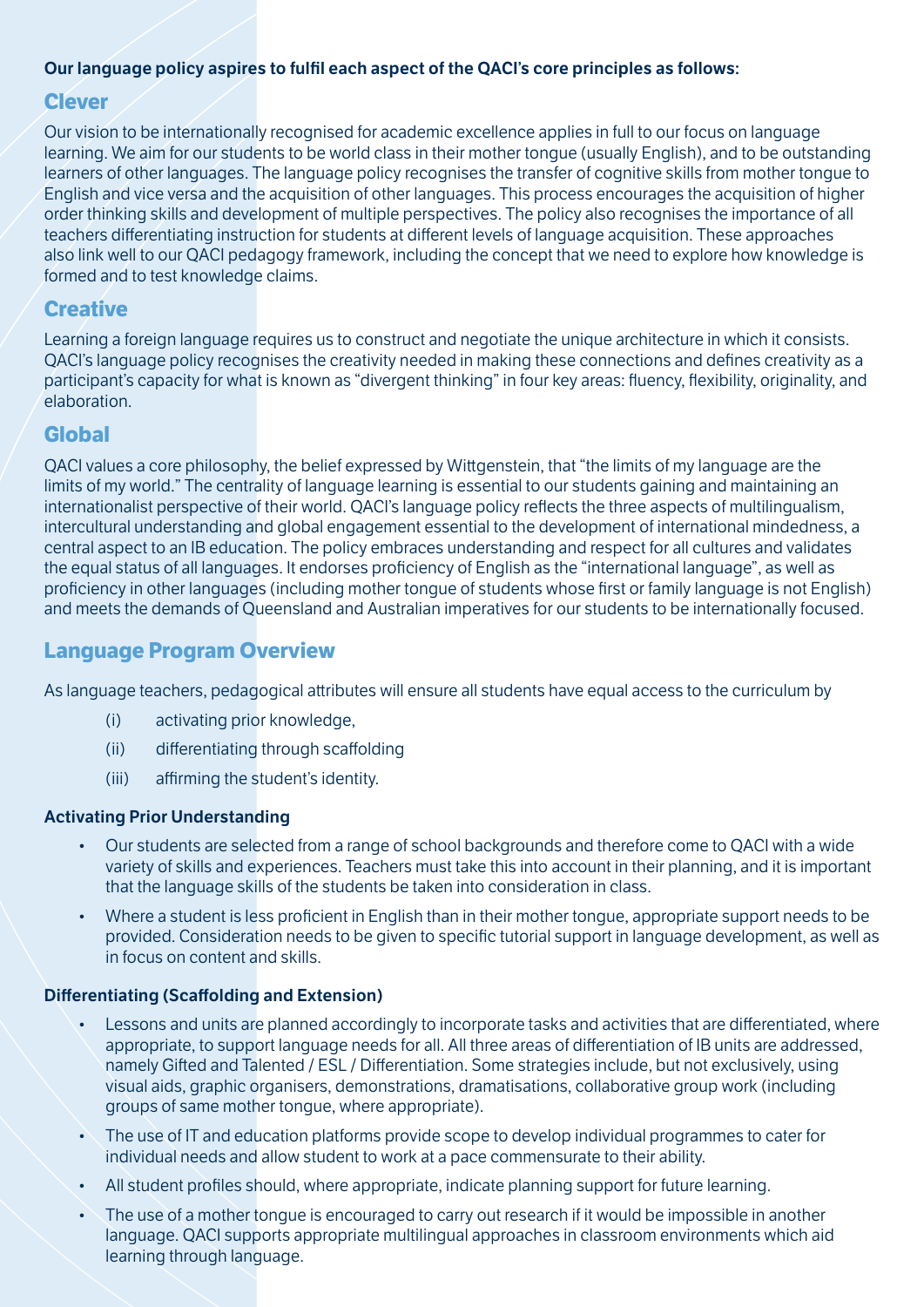- All aspects of language are taught (including clarity, pitch, written summaries, avoiding colloquial expressions where appropriate, metalanguage—discussion of cultural dimensions to language, especially English; celebration of the other languages used at QACI).
- All four communicative language skills are practised and assessed regularly (reading, writing, speaking and listening).
- Independence of language learning is fostered as a priority.
- Practice of a wide range of written genres is to be encouraged, and appropriate scaffolding is essential.

#### **Affirm Identity**

- QACI believes the development of one's mother tongue can accelerate the rate of language acquisition, support achievement in all subject areas, increase self-esteem and enhance intercultural understanding and international-mindedness.
- QACI supports additive bilingualism (where another language and culture enhance their mother tongue and culture).
- Classroom and whole-school environments celebrate diversity of cultures by incorporating authentic lesson materials representative of target language, participating in national competitions and school events which affirm identity.
- The International Community at QACI is supported by an international support teacher, with students having access to an International Lounge to help foster connection and community.

### **Group 1 – Studies in Language and Literature**

#### English Language & Literature

School supported and special request language A (SSST)

To fulfil the requirement of the IB Diploma Programme, all students are required to study a literature and language course. English is the A1 language at QACI, being both the national language of Australia and the language in which all students are currently proficient (to a greater or lesser degree). Predominantly all students currently study English at a Higher Level as their A1.

In line with our aim to support multilingualism, the provision for an individual to study an A1 in a language other than English has been introduced. Students have the opportunity to select 2 Group 1 subjects, each in a different language. Students who choose this pathway are offered this course as a school supported self-taught programme (SSST) and provisions are made to assist self-taught students with specific aspects of their studies.

Fluency in English is an expectation at QACI and appropriate language support is essential to ensure that all students are sufficiently competent to use English for academic (tertiary) purposes and to successfully complete their IB Diploma.

International students (under EQI policies and guidelines), are provided with appropriate second language support in English. This takes a variety of forms, including in-class support, withdrawal from classes etc.

### **Group 2 – Language Acquisition**

Studying a second language is a requirement for all IB Diploma students. Students at QACI have the choice between 3 mainstream languages or as a non-mainstream language. By offering the acquisition of more than one language, we aim to foster in students the ability to think, express themselves with precision, clarity, confidence and imagination. In line with the International Baccalaureate's commitment in supporting multilingualism as fundamental to increasing intercultural understanding and international-mindedness, this policy is equally committed to extending access to an IB education for students from a variety of cultural and linguistic backgrounds.

#### **Mainstream Languages:**

QACI offers the opportunity for students to study the following mainstream languages:

- French ab initio, standard level, higher level
- Spanish ab initio, standard level, higher level
- Mandarin ab initio, standard level, higher level